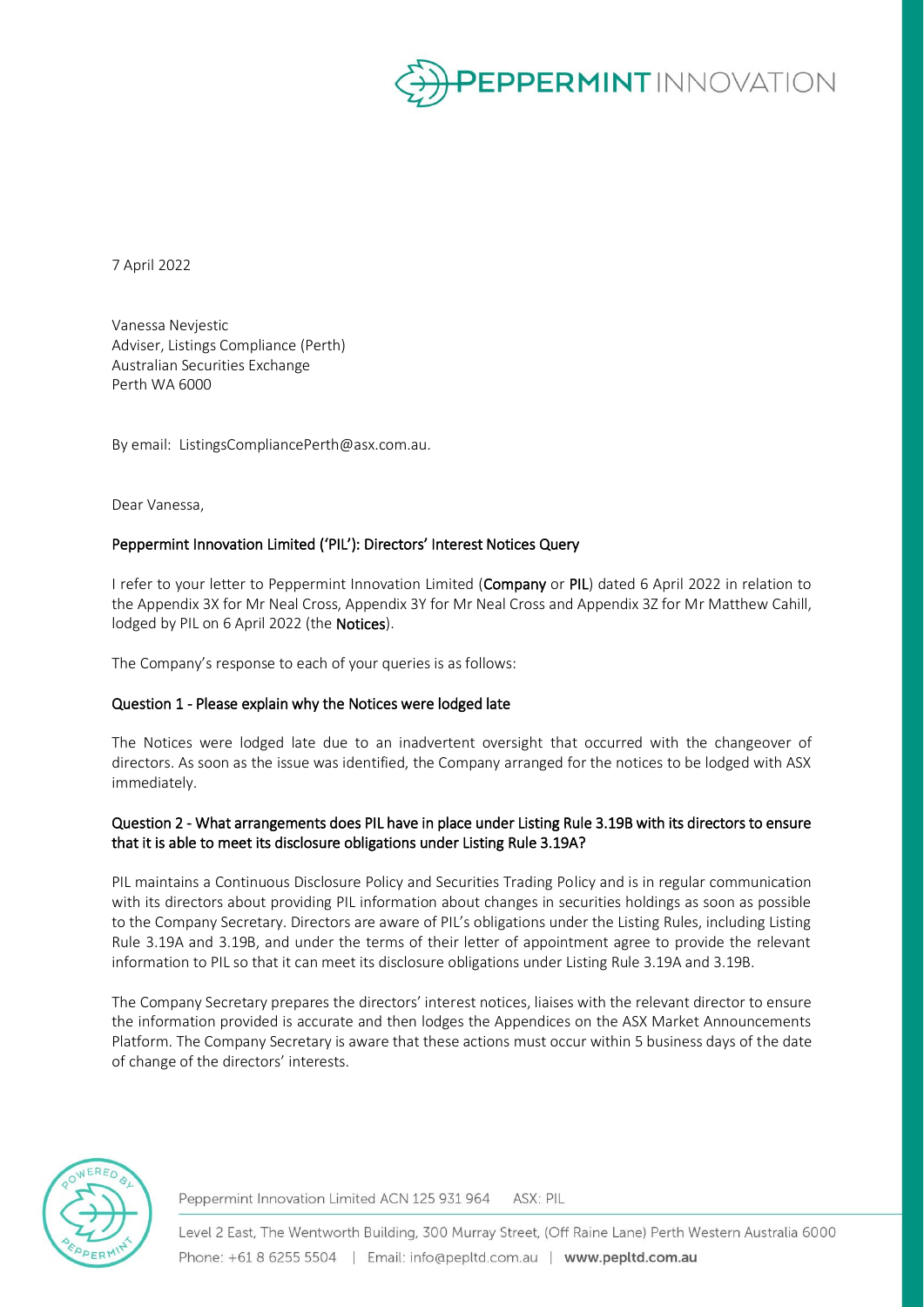

# Question 3 - If the current arrangements are inadequate or not being enforced, what additional steps does PIL intend to take to ensure compliance with Listing Rule 3.19B?

The Company considers that the current arrangements to ensure compliance with Listing Rule 3.19B described above are adequate. However, in light of this issue, I have put in place additional steps to seek to ensure this omission does not occur again. This will include the Company obtaining advice with respect to ASX compliance from the Company's legal advisers with respect to continuous disclosure or any changes of this or a similar kind, and we are considering the appointment of a specialist company secretary.

Yours sincerely

Indr, Il

Anthony Kain Chairman



Peppermint Innovation Limited ACN 125 931 964 ASX: PIL

Level 2 East, The Wentworth Building, 300 Murray Street, (Off Raine Lane) Perth Western Australia 6000 Phone: +61 8 6255 5504 | Email: info@pepltd.com.au | www.pepltd.com.au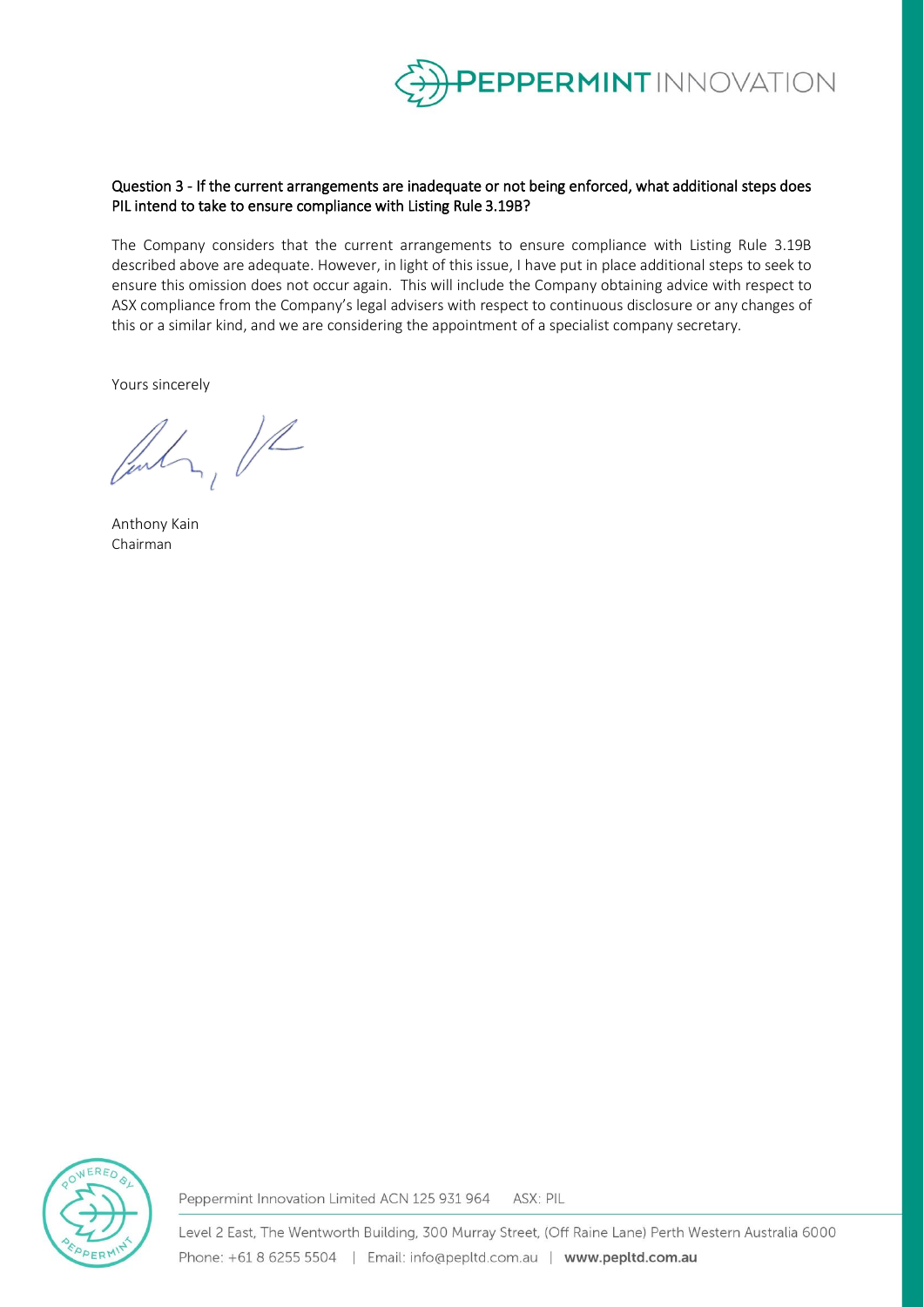

6 April 2022

Reference: ODIN50285

Mr Anthony Kain Company Secretary Peppermint Innovation Limited Level 2 East, The Wentworth Building 300 Murray Street, Off Raine Lane Perth, Western Australia 6000

By email: anthony.kain@pepltd.com.au

Dear Mr Kain

### **Peppermint Innovation Limited ('PIL'): Directors' Interest Notices Query**

ASX refers to the following:

- 1. PIL's Appendices lodged on the ASX Market Announcements Platform ('MAP') on 6 April 2022 forthe following persons:
	- A. PIL's Appendix 3X lodged on MAP on 6 April 2022 for Mr Neal Cross (the 'Appendix 3X');
	- B. PIL's Appendix 3Y lodged on MAP on 6 April 2022 for Mr Neal Cross (the 'Appendix 3Y'); and
	- C. PIL's Appendix 3Z lodged on MAP on 6 April 2022 for Mr Matthew Cahill (the 'Appendix 3Z')

individually the 'Notice', together the 'Notices'.

- 2. Listing Rule 3.19A which requires an entity to tell ASX the following:
	- *3.19A.1 'The notifiable interests of a director of the entity (or in the case of a trust, a director of the responsible entity of the trust) at the following times.*
		- *On the date that the entity is admitted to the official list.*
		- *On the date that a director is appointed.*

*The entity must complete Appendix 3X and give it to ASX no more than 5 business days after the entity's admission or a director's appointment.* 

- *3.19A.2 A change to a notifiable interest of a director of the entity (or in the case of a trust, a director of the responsible entity of the trust) including whether the change occurred during a closed period where prior written clearance was required and, if so, whether prior written clearance was provided. The entity must complete Appendix 3Y and give it to ASX no more than 5 business days after the change occurs.*
- *3.19A.3 The notifiable interests of a director of the entity (or in the case of a trust, a director of the responsible entity of the trust) at the date that the director ceases to be a director. The entity must complete Appendix 3Z and give it to ASX no more than 5 business days after the director ceases to be a director.'*
- 3. Listing rule 3.19B which states that:

*'An entity must make such arrangements as are necessary with a director of the entity (or in the case of a trust, a director of the responsible entity of the trust) to ensure that the director discloses to the entity*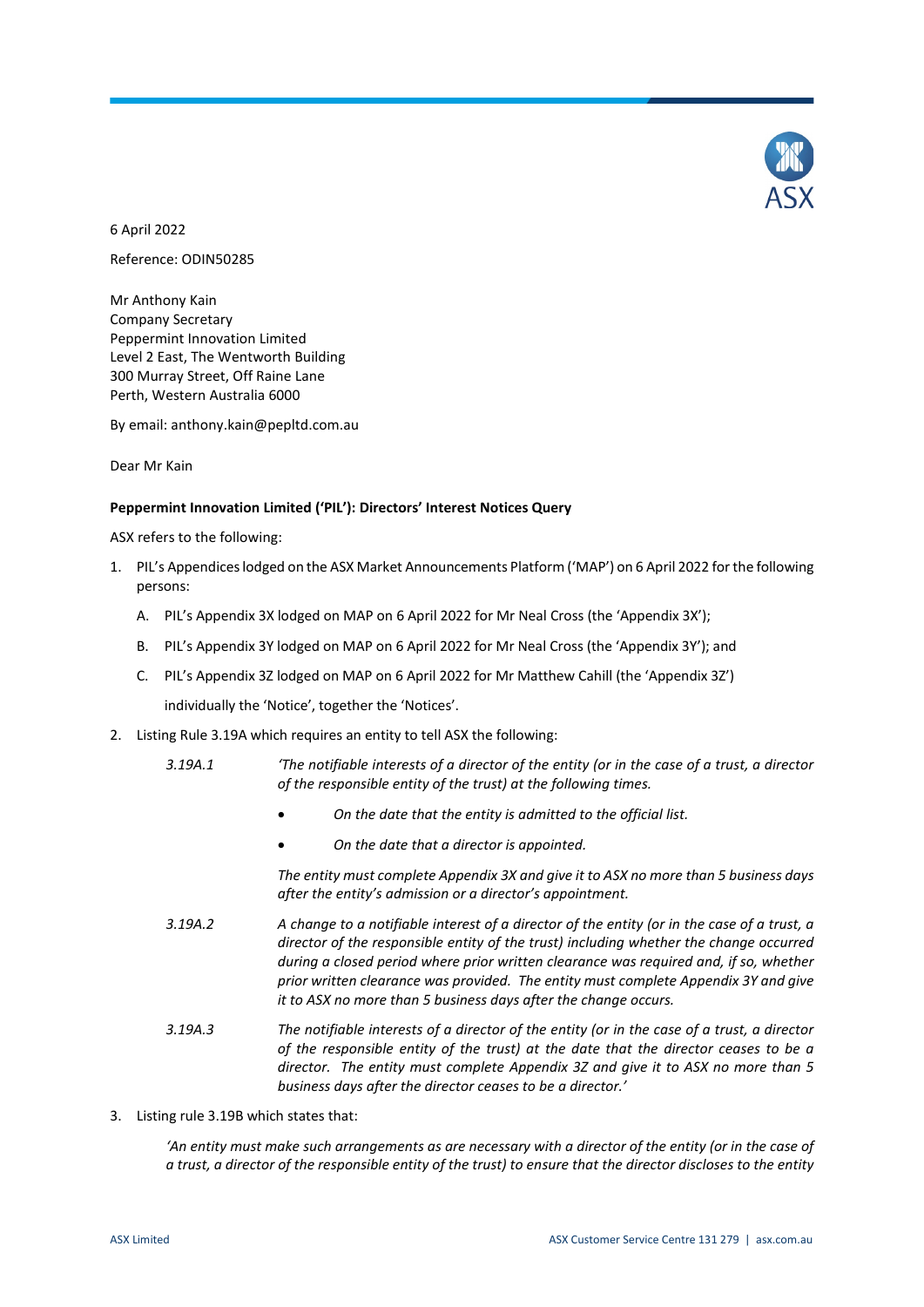*all the information required by the entity to give ASX completed Appendices 3X, 3Y and 3Z within the time period allowed by listing rule 3.19.A. The entity must enforce the arrangements with the director.'*

As the Appendix 3X indicates that Mr Neal Cross was appointed on 24 March 2022, it appears that the Notice should have been lodged with ASX by 31 March 2022. As the Notice was lodged on 6 April 2022, it appears that PIL may have breached listing rules 3.19A and/or 3.19B.

As the Appendix 3Y indicates that a change in Mr Neal Cross' notifiable interest occurred on 29 March 2022. It appears that the Notice should have been lodged with ASX by 5 April 2022. Consequently, PIL may have breached Listing Rules 3.19A and/or 3.19B.

As the Appendix 3Z indicates that the director ceased to be a director on 24 March 2022 it appears the Appendix 3Z should have been lodged with ASX by 31 March 2022. As it was lodged on 6 April 2022, it appears that PIL may have breached Listing Rules 3.19A and/or 3.19B.

### **Request for Information**

Under Listing Rule 18.7, we ask that you answer each of the following questions having regard to Listing Rules 3.19A and 3.19B and *Guidance Note 22: Director Disclosure of Interests and Transactions in Securities - Obligations of Listed Entities*.

- 1. Please explain why the Notices were lodged late.
- 2. What arrangements does PIL have in place under Listing Rule 3.19B with its directors to ensure that it is able to meet its disclosure obligations under Listing Rule 3.19A?
- 3. If the current arrangements are inadequate or not being enforced, what additional steps does PIL intend to take to ensure compliance with Listing Rule 3.19B?

### **When and where to send your response**

This request is made under Listing Rule 18.7. Your response is required as soon as reasonably possible and, in any event, by no later than **12:00 PM AWST Friday, 8 April 2022**. You should note that if the information requested by this letter is information required to be given to ASX under Listing Rule 3.1 and it does not fall within the exceptions mentioned in Listing Rule 3.1A, PIL's obligation is to disclose the information 'immediately'. This may require the information to be disclosed before the deadline set out in the previous paragraph and may require PIL to request a trading halt immediately.

Your response should be sent to me by e-mail at **ListingsCompliancePerth@asx.com.au**. It should not be sent directly to the ASX Market Announcements Office. This is to allow me to review your response to confirm that it is in a form appropriate for release to the market, before it is published on the ASX Market Announcements Platform.

### **Trading halt**

If you are unable to respond to this letter by the time specified above, you should discuss with us whether it is appropriate to request a trading halt in PIL's securities under Listing Rule 17.1. If you wish a trading halt, you must tell us:

- the reasons for the trading halt;
- how long you want the trading halt to last;
- the event you expect to happen that will end the trading halt;
- that you are not aware of any reason why the trading halt should not be granted; and